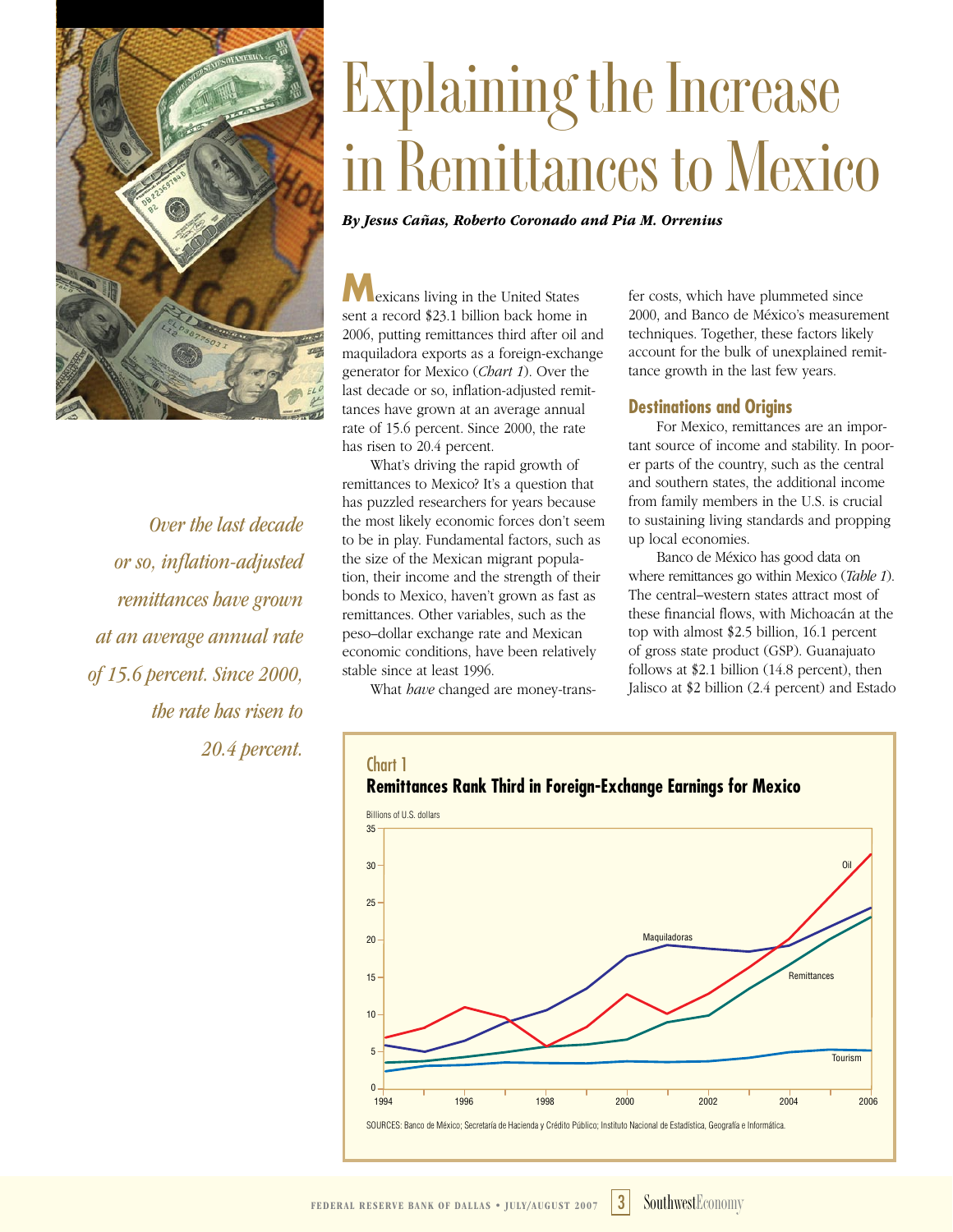# Table 1 **Where Remittances Go in Mexico**

| <b>Rank</b>    |                           | <b>Millions of</b><br><b>U.S. dollars</b> | <b>Share</b><br>(percent) | Per capita<br>(dollars) | <b>Share of GSP</b><br>(percent) |
|----------------|---------------------------|-------------------------------------------|---------------------------|-------------------------|----------------------------------|
| 1              | Michoacán                 | 2,472                                     | 10.7                      | 617                     | 16.1                             |
| $\overline{2}$ | Guanajuato                | 2,055                                     | 8.9                       | 414                     | 14.8                             |
| 3              | Jalisco                   | 1,993                                     | 8.6                       | 291                     | 2.4                              |
| 4              | Estado de México          | 1,926                                     | 8.4                       | 135                     | 6.3                              |
| 5              | <b>Distrito Federal</b>   | 1,551                                     | 6.7                       | 176                     | .7                               |
| 6              | Veracruz                  | 1,415                                     | 6.1                       | 196                     | 3.7                              |
| $\overline{7}$ | Puebla                    | 1,386                                     | 6.0                       | 253                     | 4.4                              |
| 8              | <b>Oaxaca</b>             | 1,198                                     | 5.2                       | 337                     | 8.6                              |
| 9              | Guerrero                  | 1,157                                     | 5.0                       | 367                     | 10.3                             |
| 10             | Hidalgo                   | 853                                       | 3.7                       | 358                     | 1.6                              |
| 11             | <b>Chiapas</b>            | 808                                       | 3.5                       | 185                     | 4.8                              |
| 12             | <b>Zacatecas</b>          | 610                                       | 2.6                       | 441                     | 9.1                              |
| 13             | San Luis Potosí           | 607                                       | 2.6                       | 248                     | 3.5                              |
| 14             | <b>Morelos</b>            | 528                                       | 2.3                       | 323                     | 4.7                              |
| 15             | Querétaro                 | 467                                       | 2.0                       | 287                     | 3.2                              |
| 16             | Sinaloa                   | 420                                       | 1.8                       | 159                     | 2.6                              |
| 17             | Aquascalientes            | 378                                       | 1.6                       | 348                     | 3.9                              |
| 18             | Durango                   | 371                                       | 1.6                       | 242                     | 3.4                              |
| 19             | Chihuahua                 | 369                                       | 1.6                       | 112                     | 8.5                              |
| 20             | <b>Tamaulipas</b>         | 356                                       | 1.5                       | 116                     | 1.2                              |
| 21             | <b>Navarit</b>            | 328                                       | 1.4                       | 341                     | 7.2                              |
| 22             | Nuevo León                | 286                                       | 1.2                       | 67                      | 6.6                              |
| 23             | <b>Tlaxcala</b>           | 258                                       | 1.1                       | 236                     | 5.0                              |
| 24             | Baja California Norte 232 |                                           | 1.0                       | 80 <sup>°</sup>         | .7                               |
| 25             | Sonora                    | 216                                       | .9                        | 89                      | .9                               |
| 26             | Coahuila                  | 216                                       | .9                        | 85                      | .7                               |
| 27             | Colima                    | 167                                       | .7                        | 289                     | 3.9                              |
| 28             | <b>Tabasco</b>            | 150                                       | .7                        | 74                      | 1.2                              |
| 29             | Yucatán                   | 114                                       | .5                        | 61                      | .9                               |
| 30             | Quintana Roo              | 79                                        | $\overline{3}$            | 67                      | .7                               |
| 31             | Campeche                  | 63                                        | $\overline{3}$            | 82                      | .5                               |
| 32             | Baja California Sur       | 25                                        | $\cdot$ 1                 | 47                      | .5                               |
|                | <b>National total</b>     | 23,054                                    | 100                       | 220                     | 2.7                              |

NOTE: All data are 2006, except share of GSP, which is 2004.

SOURCES: Banco de México; Instituto Nacional de Estadística, Geografía e Informática; authors' calculations.

de México at \$1.9 billion (6.3 percent). As a share of GSP, remittances are also significant in Guerrero, Zacatecas, Oaxaca and Nayarit.

In contrast, the northern Mexican border states of Baja California Norte, Sonora, Chihuahua, Nuevo León, Coahuila and Tamaulipas are among recipients with the fewest remittances. Together, they receive less than \$1.7 billion, which represents only 0.9 percent of their joint GSP.

The border states have lower remittances because they're among the wealthiest Mexican states and aren't typically the source of low-skilled migrants to the U.S.

 While Mexico tracks remittances' destinations, we know less about the money's origins within the United States. No state-level data track remittances to Mexico. Texas, as home to a fifth of all Mexican immigrants in the U.S., no doubt accounts for a large share of remittances. We get a sense of that by looking at the Inter-American Development Bank's annual survey of remittances to Latin America, which ranks Texas second with \$5.2 billion in 2006, up 64 percent from 2004 levels (in nominal terms).<sup>1</sup> California leads in remittances to Latin America with \$13.2 billion, and New York is third with \$3.7 billion.

 The IADB survey also shows that 47 percent of Latin American adult immigrants residing in Texas regularly send money home, compared with 63 percent in California and 77 percent in New York. These differences probably result from the composition of

the Latino immigrant population in each state. In Texas, foreign-born Latinos are more likely to be young, unmarried workers from Mexico. They're also more likely to be from Mexican border states and carry money home on return visits—a form of transfer not recorded as remittances in the survey.

In an era when more workers are crossing borders, Mexico's double-digit annual growth in remittances isn't unusual. Looking at real remittances for a group of developing countries from 1994 to 2005, many have growth rates as high as or higher than Mexico's (*Chart 2*). Remittances more than doubled in real terms over this

period for, among others, India, the Philippines, China, Bangladesh, Poland, Colombia, Guatemala, El Salvador, the Dominican Republic, Nigeria, Ecuador, Indonesia, Sri Lanka and Jamaica.<sup>2</sup>

#### **Driving Factors**

What determines how much money Mexicans send home? Overall, remittances tend to increase when the migrant population rises, its income grows, the peso–dollar exchange rate rises, money-transfer costs fall or economic crisis strikes the home country. As migrants spend more time away from home, their remittances decline, particularly if migrants bring their families to live with them or they form new families in the host country.

These factors have contributed to the rise in remittances since 2000, but even collectively they haven't been dynamic enough to account for the entire increase.

Real remittances grew 170 percent from 2000 to 2005, but in the U.S., the Mexican-born population grew only 20 percent. Estimates indicate Mexican immigration—legal and illegal—actually declined in 2001, 2002 and 2003 as the U.S. economy entered a recession, followed by a rather weak labor market recovery.<sup>3</sup> In-migration in 2004 was still well below 2000 levels.

Meanwhile, real median weekly earnings among U.S. Hispanics rose only 18 percent over this period, and the dollar appreciated only 7.4 percent vis-à-vis the peso. The modest change in currency value reflects the Mexican economy's relative stability, with its most recent crisis over a decade ago.

Among the remittance drivers, the biggest change came in the average transaction cost of money transfers, which has fallen more than 50 percent since 2000.<sup>4</sup>

One factor has been greater competition. More than 100 money-transfer organizations served Mexico in 2005, compared with only five in 1995.<sup>5</sup>

Another factor in cutting costs has been technology, including debit and credit cards and such transfer options as the Federal Reserve System's Directo a México automated clearinghouse system. Banco de México estimates that electronic transfers have risen from 53 percent of remittances in 1996 to 85.8 percent in 2003 and 93 percent by  $2006.6$ 

Spurred by declining costs for both senders and receivers, migrants increasingly have been transmitting remittances through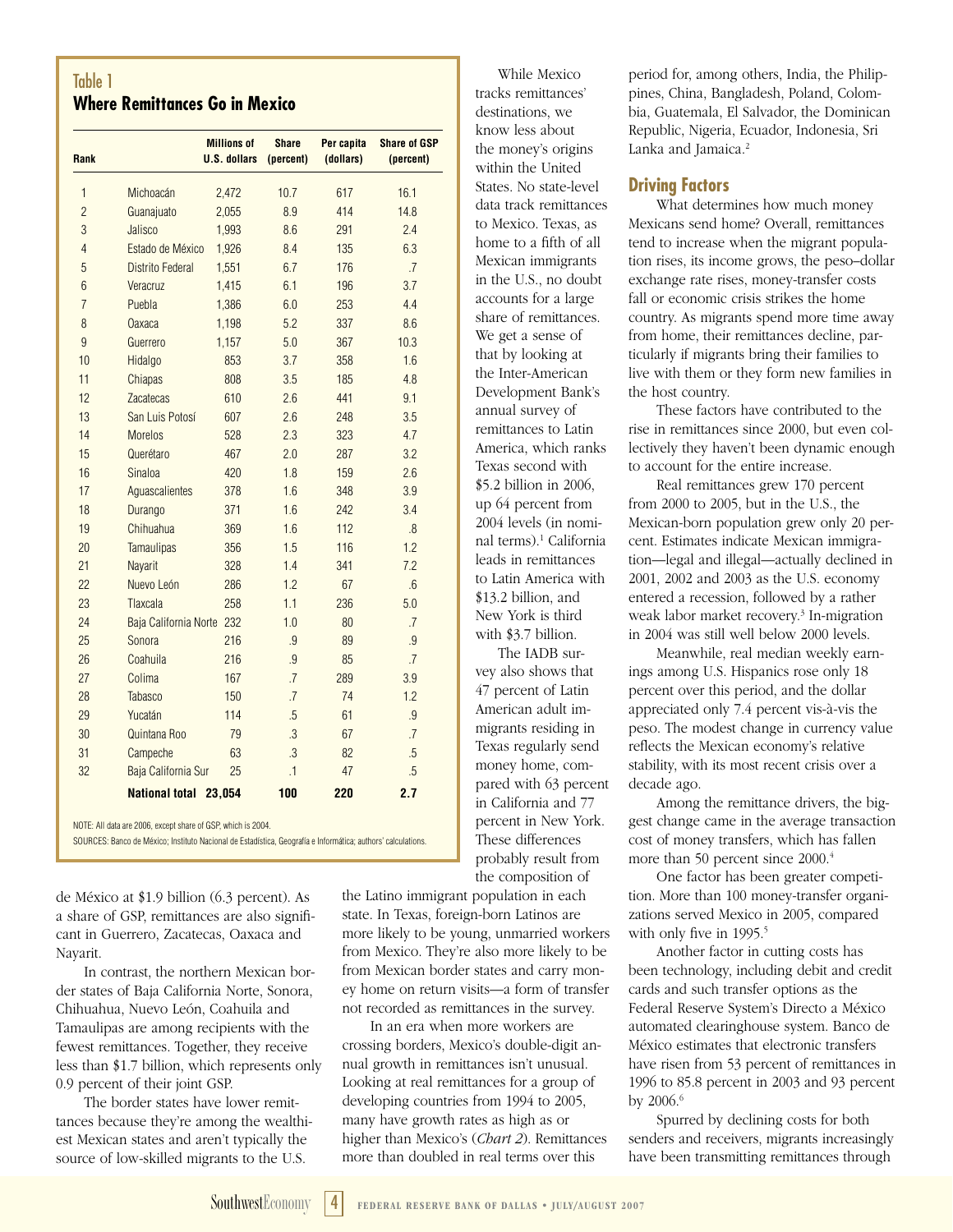# Chart 2 **Remittances Rising for Many Countries**

Index, real (January 1994 = 100)



# Chart 3 **Measured Remittances Climb Faster Since 2000**



formal channels rather than informal channels, such as carrying cash back home. Less return migration and increased difficulties crossing the border have also contributed to the growing use of formal channels.7

#### **Measuring Remittances**

Formal money transfers are easier to keep tabs on, and some of the displacement of informal remittances has been counted as increases in overall transfers. In this way, better measurement has contrib-

uted significantly to the higher remittance growth rate in recent years.

Banco de México overhauled its procedures for collecting and recording remittance data in 2000. Efforts initially focused on recordkeeping within the central bank and then on collection from sources outside the bank.<sup>8</sup> In October 2002, Banco de México issued rules under which all banks and wire-transfer companies had to register with the central bank and report monthly remittances by Mexican state of destination.

Before 2002, monthly remittance levels were inferred from an outdated 1990 census of financial institutions, money exchange houses and electronic wire-transfer companies. The new census of companies, mandatory reporting and growing formal transfers all led to faster remittance growth.

The result was much improved data collection and a clear break with past trends. Setting aside the 2000–02 transition period, the remittance growth rate appears to have roughly two phases that correspond to Banco de México measurement changes—pre-2000 and post-2002 (*Chart 3*). Remittances' annual average growth rate was 10.3 percent in the first period. It rose to 20.6 percent in the second period, although recent months have seen a slight decline (*see box titled "A Slowdown in 2007"* ).9

The data also show greater seasonality in 2002–06.

Even with the new and improved measurement techniques, counting informal remittances remains a challenge. Banco de México addresses the underreporting of informal transfers by conducting annual surveys of returning migrants and incorporating estimates of the cash and goods they carry home. However, it's unlikely they've been able to capture such informal transfers with the same precision as the formal ones.

A consequence of the new methodology is a growing discrepancy with other sources of data on Mexican remittances. As calculated by Banco de México, remittance volume and growth are much higher than other measures, including one from the U.S. Department of Commerce's Bureau of Economic Analysis. The BEA estimates that remittances to Mexico were \$10.7 billion in 2005 and \$11.1 billion in 2006. These estimates are roughly half those of Banco de México (*Chart 4*).

The two series track closely until 2000, diverging around the time that Banco de México adopted its new measurement methodology. The BEA and Banco de México, however, have always had very different remittance estimation techniques. The BEA methodology isn't based on direct reporting by banks and other fund transfer companies but on a remittance model built on informed assumptions regarding migrant remittance behavior and estimates of the size and characteristics of the migrant population.10

In addition to government, or macro, measures of remittances, there are surveybased, or micro, measures of remittances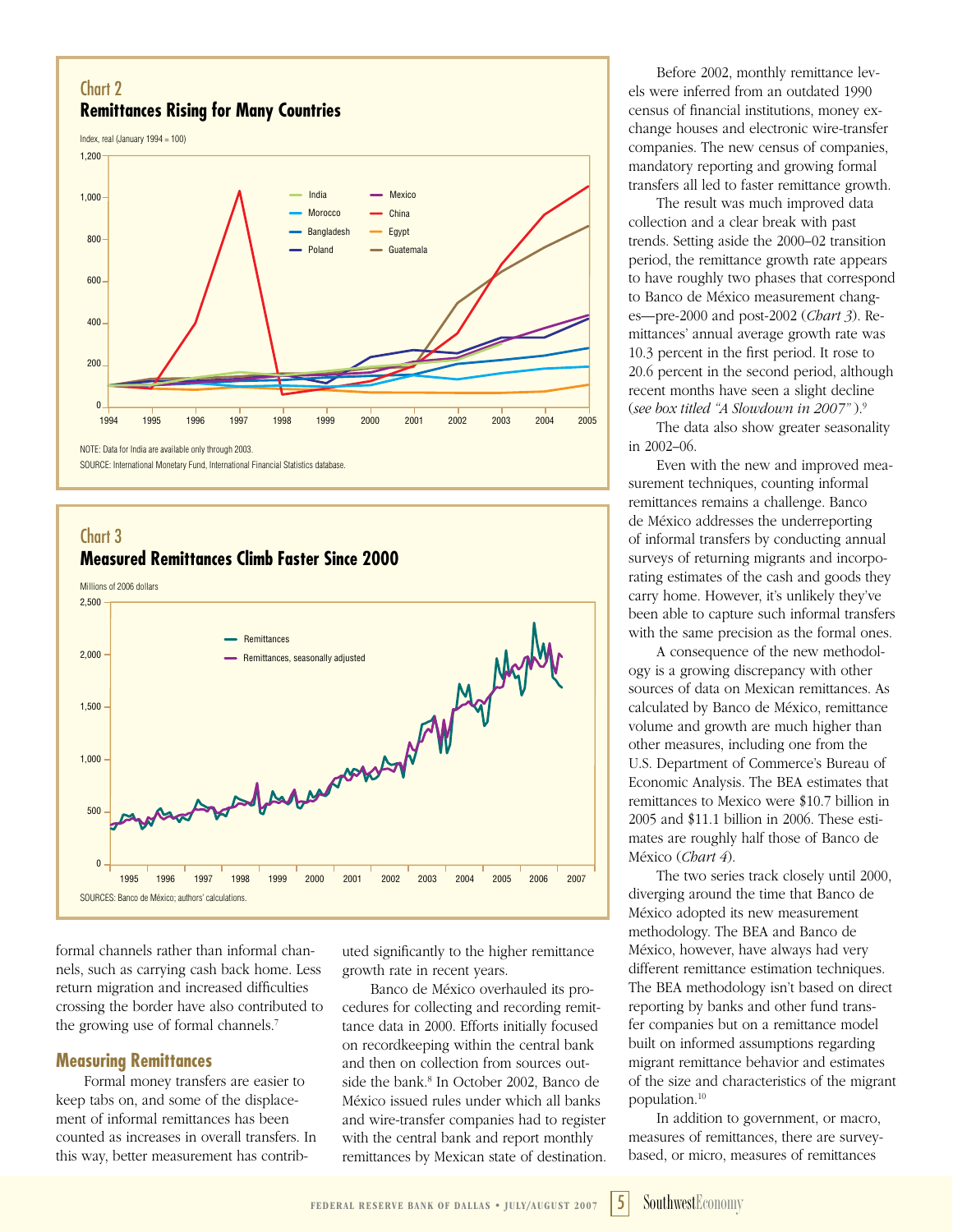for senders and receivers.

According to a household survey of Mexican migrants called the Mexican Migration Project (MMP), 79 percent of Mexican workers in the U.S. remit an average of  $$350$  per month.<sup>11</sup> If MMP migrants were representative of all Mexican workers in the U.S., these numbers would be consistent with official remittances of over \$20 billion. However, MMP is overwhelmingly made up of return migrants who, because of their strong ties to the homeland, remit greater sums with higher frequency than average Mexican immigrants.

Recipient-based micro data on remittances also differ from the Banco de México estimates. Looking at a large, nationally representative household survey in Mexico called Encuesta Nacional de Ingresos y Gastos de los Hogares, Gerardo Esquivel and Alejandra Huerta-Pineda find that 1.4 million Mexican households received an average of \$2,560 in remittances in 2002. Based on these figures, remittances totaled \$3.6 billion in 2002, only 37 percent of official estimates for that year.<sup>12</sup>

### **A Slowdown in 2007**

The latest Banco de México data show that growth in remittances has tapered off in recent months—although flows remain at near-record highs.

After starting out strongly in 2006, monthly remittances peaked in October 2006 at \$2.1 billion. In the first half of 2007, real remittances were 1.4 percent below flows in the same period of 2006.

Explaining the sudden slowdown is difficult, but statistical models suggest Mexican remittances are strongly related to overall U.S. economic activity. Thus, it's likely that the slowdown is tied to recent U.S. economic deceleration, particularly in sectors such as construction that employ a large number of Mexican immigrants.

As the U.S. economy slows and labor demand ebbs, fewer Mexicans cross the border to seek work. Indirect confirmation can be found in U.S. Border Patrol apprehensions of undocumented migrants, which were down 31 percent in the first quarter of 2007, compared with the same three months of 2006. U.S. gross domestic product growth was also weak in the first quarter, below 1 percent.

As the U.S. economy regains momentum, the flow of workers should pick up and remittance growth should resume.





Some Mexican officials have questioned the discrepancy between the macro and micro data. They claim the Banco de México methodology, designed to capture familial transfers (*remesas familiares*), doesn't do enough to exclude transactions made for illicit business reasons, such as payments to human smugglers or drug traffickers, or legitimate nonfamily transfers, such as donations to nonprofit organizations.13

Anecdotal evidence suggests that illicit cross-border money transfers have been increasing over time. In response to heightened monitoring of wire transactions within the U.S., including Arizona, smugglers are reportedly having more of their payments wired to border states on the Mexican side.<sup>14</sup> Nevertheless, the geographic breakdown of remittances within Mexico correlates well with known migration patterns among the population and doesn't show disproportionately large transfers to Mexican border states.

#### **Modeling Remittances**

With a host of recent changes to the remittance data, it might be interesting to know what a forecast based on the "old" data would have predicted for post-2002 remittances.

To explore this question, we construct a simple model with several macroeconomic variables, including U.S. and Mexican GDP, the peso–dollar exchange rate, the U.S. Consumer Price Index and maquiladora employment.15 The model generates a forecast by projecting the fitted values of remittances as of fourth quarter 2002.

The model predicts that macroeconomic factors would have led to remittances of \$21.5 billion in 2006 (*Chart 5*). Banco de México reported \$23.1 billion. Our model thus explains 93 percent of the official estimates in 2006. The \$1.5 billion gap is partly due to the new methodology, which increased the growth rate of remittances by incorporating newer, fast-growing firms into the recordkeeping, and to falling transfer costs, which compelled remitters to switch from carrying cash and goods to sending formal transfers.

Adding control variables to capture the effect of the post-2002 change suggests the new methodology's impact amounted at most to \$700 million in 2006.16 Estimates of the cost elasticity of remittances show that cheaper transactions likely boosted 2006 transfers by more than \$1 billion.<sup>17</sup>

Our analysis suggests better measurement and falling transfer costs are important factors in recent increases in remittances to Mexico and their faster growth rate in the post-2000 period. Formal transfers are now being measured more accurately, and informal transfers are shrinking as remitters make greater use of formal channels.

#### **Policy Implications**

Remittance data worldwide have historically been of poor quality and grossly underestimated migrant transfers for years.